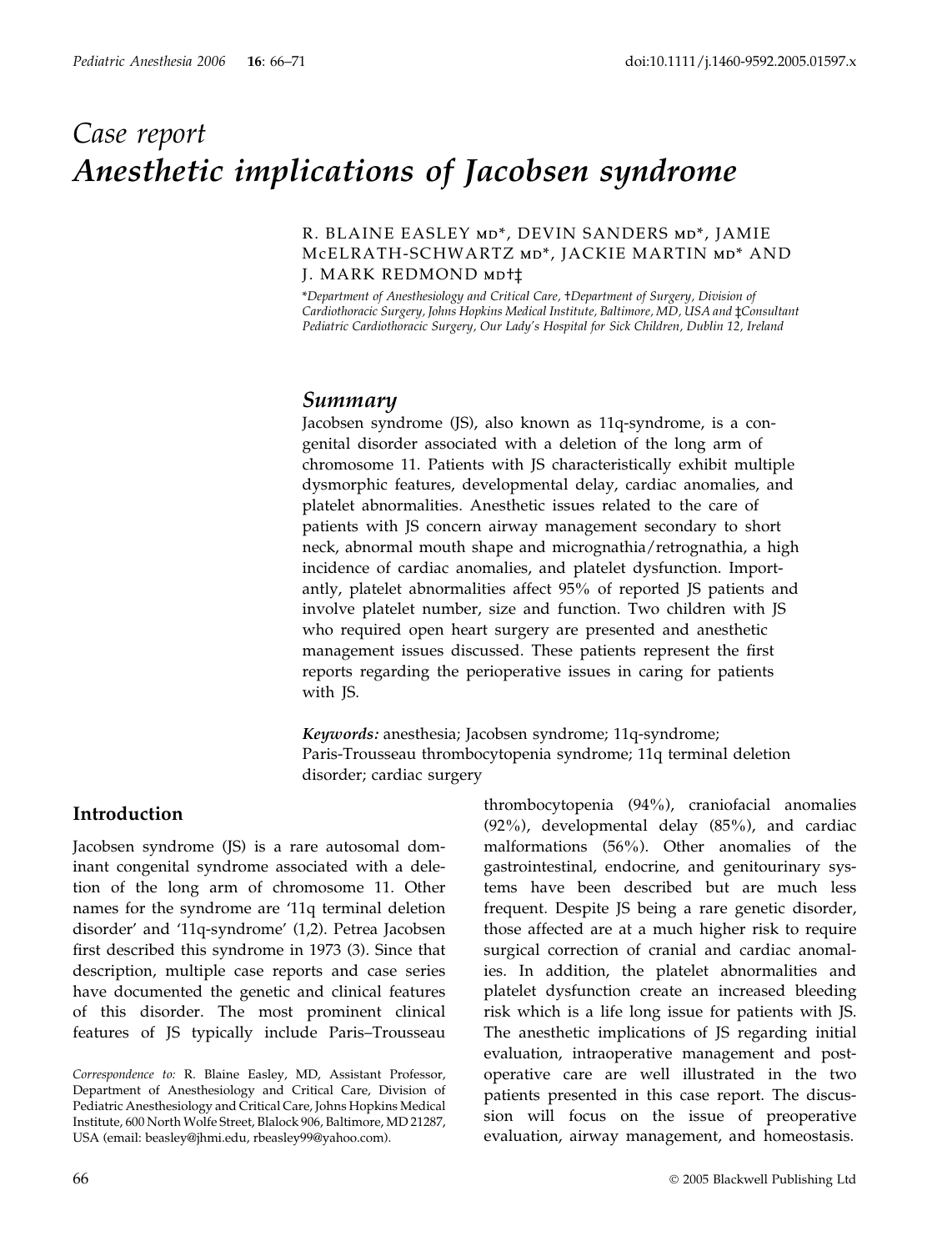# Case reviews

# Patient 1

A 10 kg, 22-month-old, ASA IV male with a diagnosis of JS presented for surgical repair of a double outlet right ventricle. His cardiac disease consisted of 'Tetrology of Fallot' physiology resulting in periodic cyanotic 'Tet-spells'. Additional review of systems was significant for several episodes of epistaxis, easy bruising, and poor feeding. His past medical history was significant for developmental delay, failure to thrive, and resolved renal insufficiency from an episode of hemolytic uremic syndrome (HUS). He was noted to have chronic mild thrombocytopenia. Laboratory studies were remarkable for normal renal function studies, and normal thyroid profile. Preoperative laboratory data were: white blood cell count of  $4.4 \times 10^9$  l<sup>-1</sup> (6.0–  $18.0 \times 10^{9}$  l<sup>-1</sup>) and a hematocrit of 37.8% (33-39%). The platelet count at this time was undeterminable since the blood sample had clumped on a smear. The coagulation studies were prothrombin time (PT) of 12.5 s (9.6–12.5 s) and partial thromboplastin time (PTT) of 31.0 s (27.1–38.9 s). No bleeding time was done preoperatively. Interestingly, blood specimens had to be redrawn multiple times secondary to clotting. A repeat platelet count was  $130 \times 10^9$  l<sup>-1</sup>  $(150-350\times10^{9} \text{ l}^{-1})$  and peripheral blood smear demonstrated a low number of large immature platelets consistent with Paris–Trousseau syndrome. A hematology opinion was obtained to assess surgical bleeding risks and obtain perioperative recommendations. The recommendation of the consultant was to consider early platelet transfusion with evidence of bleeding.

On the day of surgery, vital signs were normal. The patient's physical examination was that of an alert and active nonambulatory child, smaller than the stated age. He had obvious facial dysmorphism with trigonocephaly, exopthalmosis, low set ears, and micrognathia. Cardiac examination was significant for a grade IV/VI systolic ejection murmur that obscured S2, yet S1 was normal on cardiac examination. Fasting status was verified and operative consent was obtained.

The patient underwent an uneventful mask induction with sevoflurane. Peripheral intravenous access was secured and rocuronium 1 mg·kg<sup>-1</sup> administered. A direct laryngoscopy using a Macintosh 2 blade was performed with cricoid pressure. Only the arytenoids and the posterior portion of the vocal cords were visible (grade II view). A 4.5 tracheal tube was passed orally into the trachea. Arterial access was in the right radial artery and central venous access in the right internal jugular vein with a four French guage, 8 cm double lumen catheter. The maintenance anesthetic consisted of isoflurane 1–2%, fentanyl 16  $\mu$ g·kg<sup>-1</sup>, and pancuronium 0.1 mg·kg $^{-1}$ . Baseline activated clotting time (ACT) was  $118 \text{ s}$  (normal,  $\leq 120 \text{ s}$ , preheparinization). Aminocaproic acid, an antifibrinolytic agent, was administered by 150 mg·kg<sup>-1</sup> intravenous loading dose over 1 h followed by a maintenance infusion of 17 mg·kg<sup>-1</sup>·h<sup>-1</sup>. Through a median sternotomy, cardiopulmonary bypass (CPB) was achieved without complication following anticoagulation with 200  $\mu$ g·kg<sup>-1</sup> of intravenous heparin. The cardiac repair went smoothly with a CPB time of 207 min and aortic cross clamp time of 165 min.

Separation from CPB was uneventful and the patient was maintained on aminocaproic acid, epinephrine  $(0.02 \ \mu\text{g/kg}^{-1} \cdot \text{min}^{-1})$ , and milrinone  $(0.5 \ \mu\text{g/kg}^{-1} \cdot \text{min}^{-1})$  infusions. Heparin reversal was achieved with the appropriate dose of protamine  $1.5 \text{ mg} \cdot \text{kg}^{-1}$ . Subsequent ACT was 101 s (normal,  $\leq 150$  s, after protamine). However, bleeding was still problematic and one weight-equivalent dose of platelets  $(10 \text{ ml·kg}^{-1})$  was given. As the platelets were transfusing, oozing from the wound became noticeably less. The median sternotomy was closed and the patient taken to the pediatric intensive care unit (PICU) sedated with the tracheal tube in place.

Postoperative coagulation studies were normal – PT of 11.1 s, a PTT of 34.3 s, and an INR of 1.0. No significant postoperative bleeding events were noted in the PICU. A single postoperative transfusion of  $10 \text{ ml·kg}^{-1}$  packed red blood cells was given for hemoglobin of  $9.4$  g·dl<sup>-1</sup>. The aminocaproic acid infusion was allowed to continue for approximately 4 h. Daily postoperative platelet counts were greater than  $150 \times 10^9$  l<sup>-1</sup> and the hemoglobin remained stable. Chest tube drainage the PICU stay was 22 ml for the first 6 h, followed by 178 ml on the first postoperative day and 20 ml for the second day. He was extubated on the first postoperative day. The patient was discharged on the fifth hospital day.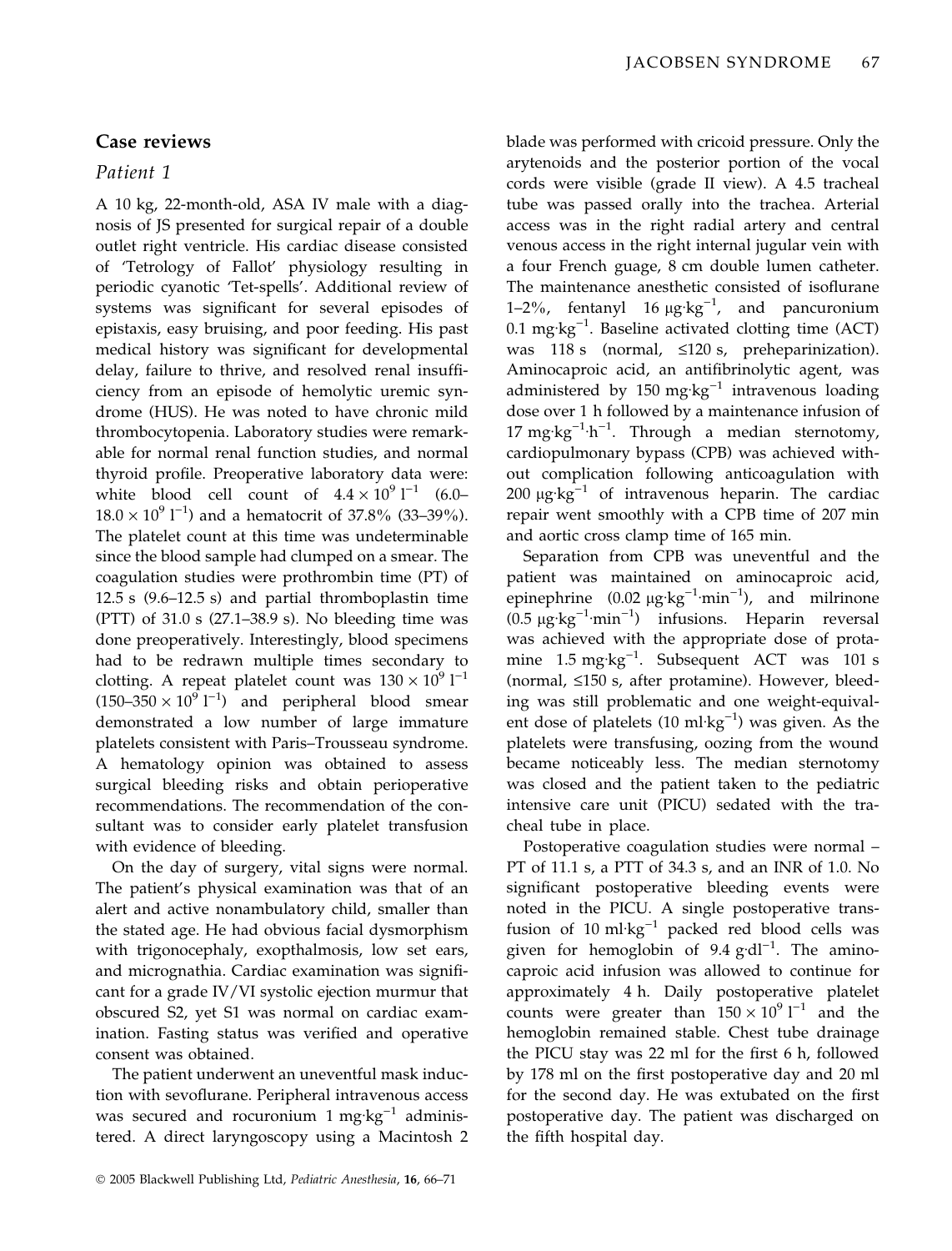### Patient 2

A 4.8 kg, 6 month-old, ASA IV female infant with JS presented for repair of a ventricular septal defect (VSD). Her past medical history was significant for congestive heart failure and failure to thrive. Her JS consisted of abnormal facies and cardiac defects. No abnormalities of platelet function were noted. She had no evidence of central nervous system, gastrointestinal or genitourinary involvement. Her vital signs were normal. Her physical examination was notable for a triangular shaped face with prominent frontal bones, small mouth opening and mild retrognathia. She had a harsh, III/VI systolic ejection murmur with a prominent second heart sound. Her lungs were clear and liver was 2 cm below the right costal margin. She was warm and well perfused. Preoperative laboratory data included hemoglobin  $11$  g·dl<sup>-1</sup>, platelets  $193 \times 10^{9}$  l<sup>-1</sup>, PT 10.3 s, and PTT 27.5 s. Her renal function was normal.

The patient underwent mask induction of anesthesia using sevoflurane. After several unsuccessful attempts at peripheral intravenous access, she was intubated with deep inhalational anesthesia. Under direct laryngoscopy with a Miller 1 blade and cricoid pressure, the larynx was very anterior and only the posterior arytenoid cartilage and epiglottis could be visualized (grade III view). The trachea was orally intubated with a styletted, 3.5 tracheal without visualizing the vocal cords.

The right internal jugular vein was cannulated with a four French gauge, 5 cm double lumen central venous catheter and a right radial arterial line was placed. Maintenance anesthesia consisted of desflurane  $3-6\%$ , fentanyl 15  $\mu$ g·kg<sup>-1</sup> and pancuronium  $0.1 \text{ mg} \cdot \text{kg}^{-1}$ . Low dose aprotinin was followed starting with a 1 ml test dose of aprotinin (10 000 kiu·ml<sup>-1</sup>, 1.4  $mg$ ·ml<sup>-1</sup>), and followed by a loading dose of 15 ml given over 1 h and a 9.6 ml $\cdot$ h<sup>-1</sup> maintenance infusion established prior to the initiation of CPB. Baseline ACT was 120 s. The VSD was repaired by pericardial patch without event. CPB time was 80 min. The patient separated from bypass on infusions of aprotinin, epinephrine (0.2  $\mu$ g·kg<sup>-1</sup>·min<sup>-1</sup>) and milrinone  $(0.5 \ \mu \text{g} \cdot \text{kg}^{-1} \cdot \text{min}^{-1}).$ 

Following reversal of heparin with protamine  $(1.5 \text{ mg} \cdot \text{kg}^{-1})$ , the ACT was 135 s. However, the patient was noted to have an unusual amount of oozing from surgical sites, and two units of platelets (20 ml·kg<sup>-1</sup>) were given. Hemoglobin was  $7.\overline{3}$  g·dl<sup>-1</sup>, and 10 ml·kg $^{-1}$  of packed red blood cells were transfused. The patient was transported to the PICU with the tracheal tube in place.

Postoperatively, the PT and PTT were prolonged at 13.6 and 110.5 s respectively. Cryoprecipitate (2 ml·kg<sup>-1</sup>) was given. Postoperative hemoglobin was 11 g·dl<sup>-1</sup> and platelets  $260 \times 10^9$  l<sup>-1</sup>. Brisk mediastinal drainage at time of PICU admission slowed after cryoprecipitate administration. The aprotinin infusion was continued until 2 h after PICU admission. Mediastinal drain output was 20 ml for the first 7 h and 12 ml on the first postoperative day. The hemoglobin was  $9.9$  g·dl<sup>-1</sup> and an additional 10 ml·kg $^{-1}$  of packed red cells was given. The patient's extubation was delayed until the first postoperative day secondary to the bleeding. Once extubated, the patient was transferred from the PICU. The remainder of the hospital stay was uncomplicated and the patient was discharged on the third postoperative day.

#### Discussion

Jacobsen syndrome is the name given to an autosomal dominant inheritable disorder characterized by dysmorphic facial features, cardiac malformations and thrombocytopenia. The incidence is reported to be 1 per 100 000 live births (1). Diagnosis is often suspected on clinical features but is confirmed by genetic karyotype. The chromosomal abnormality involves deletions of the long arm of Chromosome 11, thus the alternative name of '11q deletion disorder'. There is increasing evidence that these deletions may originate from breakage and/or loss during cellular division at the folate-sensitive regions in the DNA (2,4). The result is a unique phenotype characterized by trigonocephaly, endocardial cushion defects, and platelet defects. The exact biochemical or metabolic relationship of the genetic defect to these systemic organ dysfunctions and malformations has not been found (5). Both of the patients described had diagnosis made by karyotyping at birth, because of their dysmorphic features and cardiac abnormalities.

Cardiac malformations are present in over half of patients diagnosed with JS (3,6,7). Many of the reports describe the abnormalities as endocardial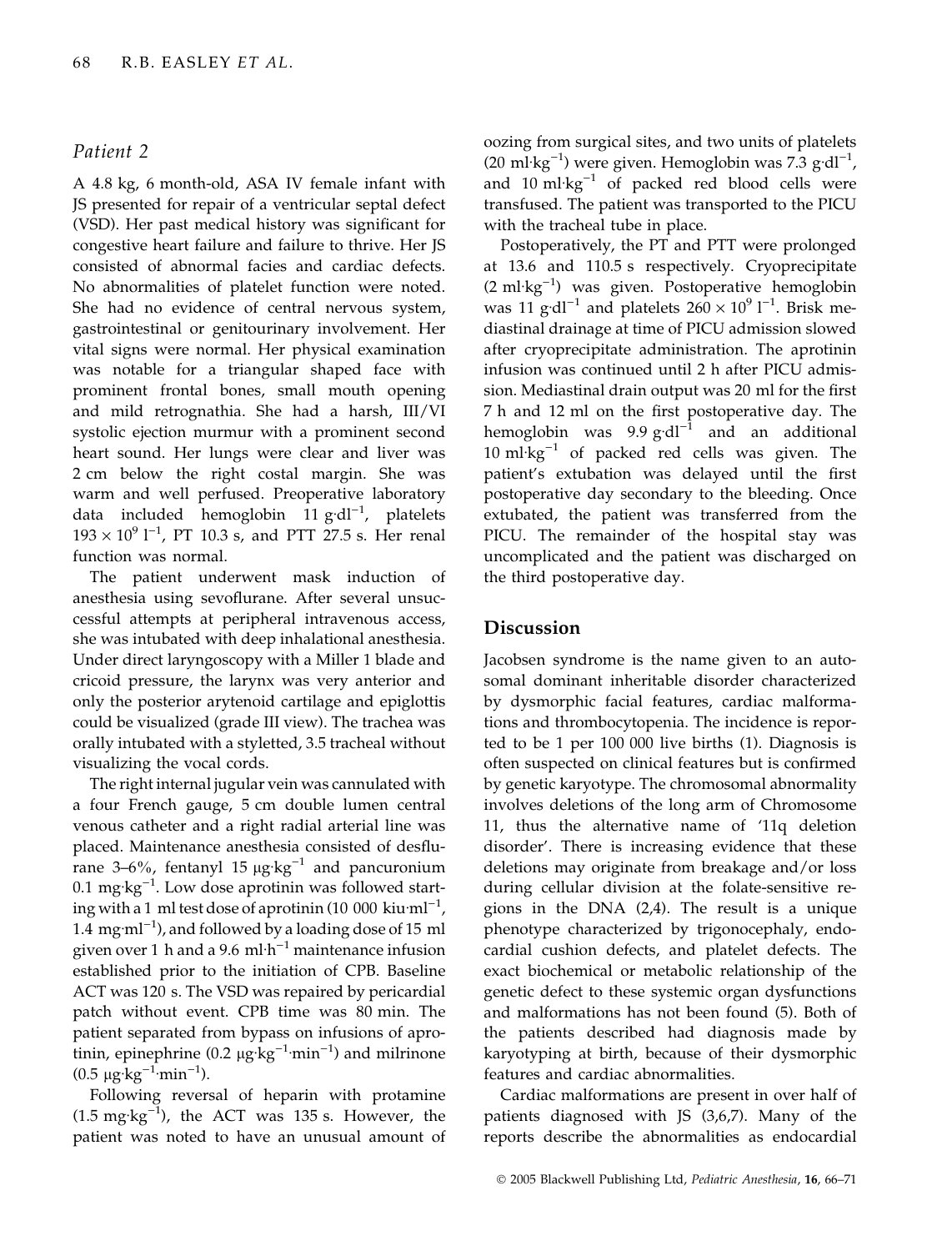cushion defects. Grossfield et al. (1) in their prospective review of 110 JS patients found two-thirds of the patients with cardiac lesions to have hemodynamically significant VSD, or left sided obstructive lesions involving abnormalities of the mitral and aortic valves. They also noted a much higher incidence of hypoplastic left heart syndrome and coarctation of the aorta. Of those patients with cardiac lesions, almost all required surgical intervention. In patients presenting with failure to thrive and JS, it may be difficult to know, as in our cases, whether the growth failure was due to JS, underlying endocrinologic dysfunction or cardiac disease. In both patients, preoperative testing had been done to exclude these comorbidities and the cardiac lesions were felt to be responsible for the growth failure. Anesthesiologists and other physicians caring for patients with JS should be aware of the multifactorial nature of poor growth in these patients and their risk for cardiac abnormalities. Careful evaluation of their cardiac anatomy by a pediatric cardiologist should be undertaken; this may include electrocardiogram, echocardiography, and cardiac catheterization.

The spectrum of dysmorphic features in patients with JS is quite diverse. Abnormalities of the face, hands and feet are most common. The most often described facial dysmorphisms are abnormal shapes of the eyes and lips, and low set ears (1,6). The most common abnormalities of the hands and feet involve digital anomalies (3,7). Our patients demonstrated all of the above except abnormalities of the digits. In addition our patients had wide spaced eyes and ptosis, both of which have been described in patients with  $JS(7)$ .

The neurological manifestations of JS are common and quite variable effecting vision, hearing, and learning. Retinal abnormalities and colobomas of the eye and eyelid are reported (7). Hearing deficits have also been reported and are potentially multifactorial in etiology (1). Many patients with JS have developmental delay, neonatal hypotonia, and abnormalities of gross and fine motor skills. However, the severity is quite variable and there are rare reports of patients with JS having normal intelligence (1). Almost all case reports and studies describe older children with JS as ambulatory (1,6,7). Structural problems with skull growth include metopic craniosynostosis, or trigonocephaly, which results in a triangularly

shaped forehead and narrow temples (6). Both of our patients have trigonocephaly, developmental delay, and hypotonia. No other neurologic manifestations were noted in our patients at the time of our evaluation.

In addition to abnormalities of the head shape, malformations of the jaw and palate are common and may be a source of difficult airway. The literature reports many syndromes and conditions with features of micrognathia and retrognathia resulting in difficult airways (for example, Pierre Robin Sequence, Treacher Collins, Cohen Syndrome, etc.) (8–10). However, evaluation of the airway by examination in these disorders can be difficult (8). Thus, the anesthesiologist must anticipate difficulties and have a plan to maintain the airway while the assessment and management occurs. Both of our patients had high arched palates and small, receding jaws. Also, both had very anterior laryngeal openings and gave grade II–III views on direct laryngoscopy. A clear airway examination was difficult prior to induction of anesthesia, as it is with most children this age. However, because of the micrognathia difficult airways were anticipated. A short acting relaxant (rocuronium) was intended for intubation in both patients with conversion to a longer acting paralytic (pancuronium) after the airway was secure for CPB. When unable to obtain secure intravenous access but still able to mask ventilate a difficult airway, we opt for a deep volatile intubation attempt as performed in the second patient. There is no information in the literature to suggest that over time children with JS will experience worsening or improvement of these airway issues. Our experience reinforces the need for careful assessment and preparation for a potentially difficult airway secondary to oropharyngeal abnormalities that are prevalent in JS.

Platelet abnormalities are a consistent feature of JS. The most common abnormality is Paris–Trousseau platelet syndrome (1). This platelet syndrome affects 95% of patients with JS. The platelet abnormality may manifest in infancy as thrombocytopenia and/or pancytopenia. As patients age, they may have normalization of their platelet numbers, however, peripheral blood smears will often demonstrate large stippled platelets (5). The 'stippling' results from arresting in the platelets development and premature release from the marrow. These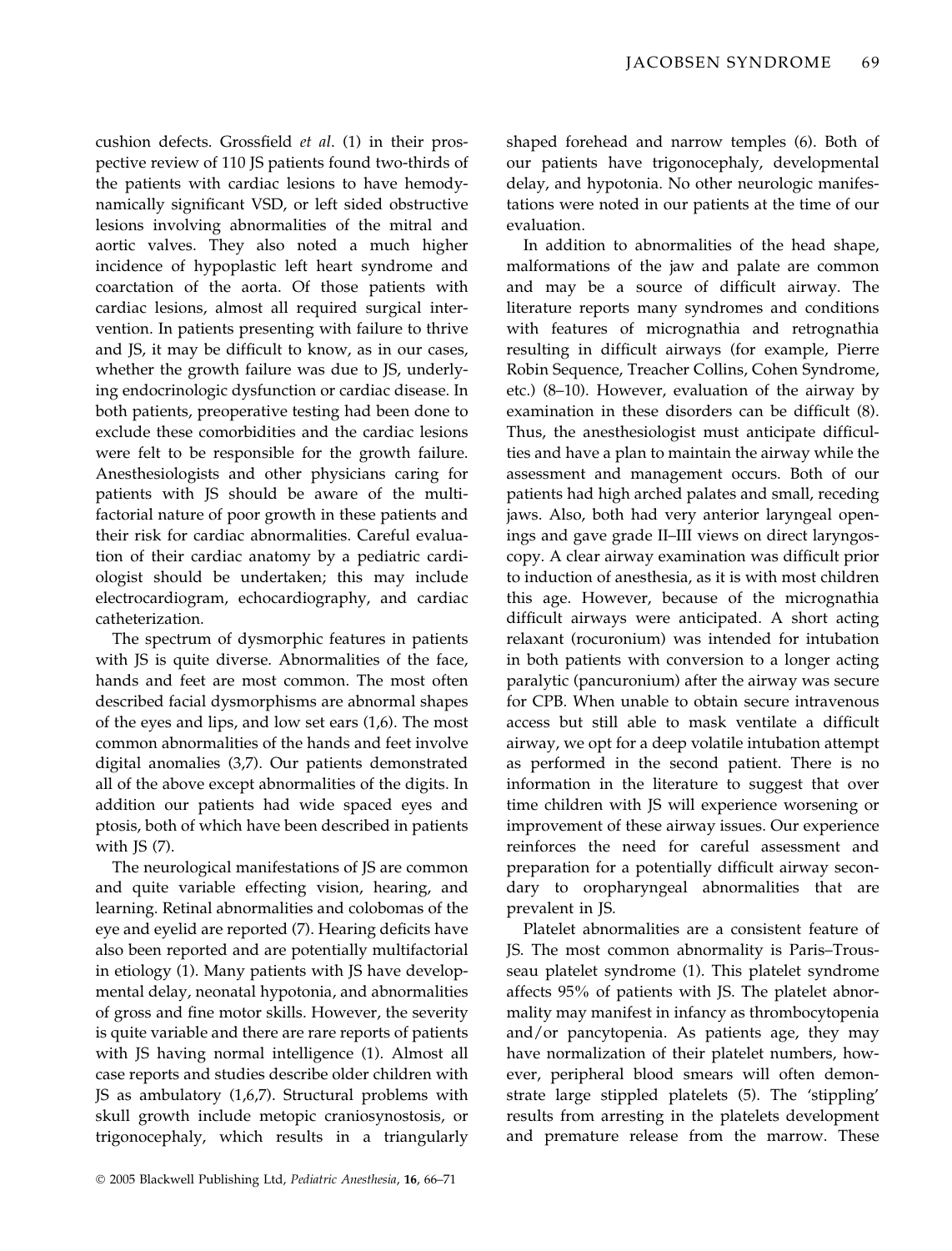abnormal platelets have been demonstrated to be dysfunctional, resulting in bleeding problems. Patients may have normal coagulation studies but prolonged bleeding times. Platelet abnormalities and the resultant clotting problems require careful consideration by the anesthesiologist and surgeon prior to the procedure. Although other case reports have referred to the potential for bleeding problems and increased bruising in patients with JS, there are no prior reports of intraoperative management of these patients. Arrangements may need to be made to have platelets available during the procedure as well as other interventions to improve platelet function. Pretreatment with desmopressin acetate (DDAVP) has been proposed as a treatment option in patients with bleeding or for less invasive procedures (1). Consultation with a hematologist prior to the procedure may prove helpful in planning for treatment of perioperative bleeding issues. In addition to routinely used coagulation measures, thromboelastography (TEG) during cardiac surgery, neurosurgery and other high-blood loss procedures has been shown to reduce perioperative blood loss (11). Preoperative and intraoperative usage of TEG could prove useful in directing blood product and/ or antifibrinolytic therapy (12). However, the effect of JS platelet abnormalities on TEG results is unknown. Use of antifibrinolytic therapy is our practice in caring for children undergoing cardiac surgery, and may have been beneficial in this setting through promotion of clot formation (13, 14). The usage of aminocaproic acid or aprotinin was based on surgeon's preference. Through a carefully planned approach to our JS patients, bleeding problems were anticipated and treated aggressively with platelet transfusions and perioperative antifibrinolytic agents to help minimized surgical bleeding and postoperative bleeding complications.

Growth failure is a common feature of the disorder and may be multifactorial as with the two patients presented. There are multiple case reports and evidence from the prospective study by Grossfield et al. that these children are at high risk for abnormalities of growth hormone levels, adrenal insufficiency and hypothyroidism (15). IGF-1 levels are often low in patients with JS, and may require hormone therapy (1). Other abnormalities of pituitary function should be investigated during routine evaluation and adequate treatment of abnormalities prompt referral and treatment by a pediatric endocrinologist.

Life expectancy for patients with JS is unknown (1,6,7). However, the morbidity and mortality of this rare syndrome is suspected to result from the high occurrence of congenital heart lesions and/or bleeding complications (1). In the perioperative setting, interest should also be given to airway management as anomalies of the skull shape and oropharynx are prevalent. Though other published reviews of syndromes have mentioned this syndrome, our case report emphasizes the potential bleeding and airway difficulties that JS patients may represent (16). Therefore, anesthesiologists, surgeons and intensivists must be aware of the possible risks that patients with JS bring to the operative and perioperative period. Issues of platelet function and bleeding risk should be addressed prior to the procedure and a plan of action in place if bleeding problems arise. For most operative procedures DDAVP and platelet transfusions should be sufficient. However, for cardiac surgery and other high blood loss procedures, a more aggressive approach with the addition of antithrombolytic therapy may prove beneficial as illustrated in our cases. Consideration should be given to a preoperative anesthesiology evaluation for assessment of hematologic parameters, cardiac status and airway issues.

#### References

- 1 Grossfield PD, Mattina T, Lai Z et al. The 11q terminal deletion disorder: a prospective study of 110 cases. Am J Med Genet 2004; 129A: 51–61.
- 2 Penny LA, Dell'Aquila M, Jones MC et al. Clinical and molecular characterization of patients with distal 11q deletions. Am J Med Genet 1995; 56: 676-683.
- 3 Jacobsen P, Hauge M, Henningsen K et al. An (11;21) translocation in four generations with chromosome 11 abnormalities in offspring. Hum Hered 1973; 23: 568–585.
- 4 Jones C, Mullenbach R, Grossfeld P et al. Co-localization of CCG repeats and chromosome deletion breakpoints in Jacobsen syndrome: evidence for a common mechanism of chromosome breakage. Hum Mol Genet 2000; 9(8): 1201–1208.
- 5 Raslova H, Komura E, Le Couedic JP et al. FLI1 monoallelic expression combined with its hemizygous loss underlies Paris–Trousseau/Jacobsen thrombopenia. J Clin Invest 2004; 114(1): 77–84.
- 6 Lewanda AF, Morsey S, Reid CS et al. Two craniosynostosis patients with 11q deletions, and review of 48 cases. Am J Med Genet 1995; 59(2): 193–198.
- 7 Pivnick EK, Velagaleti GV, Wilroy RS et al. Jacobsen syndrome: report of a patient with severe eye anomalies, growth hormone deficiency, and hypothyroidism associated with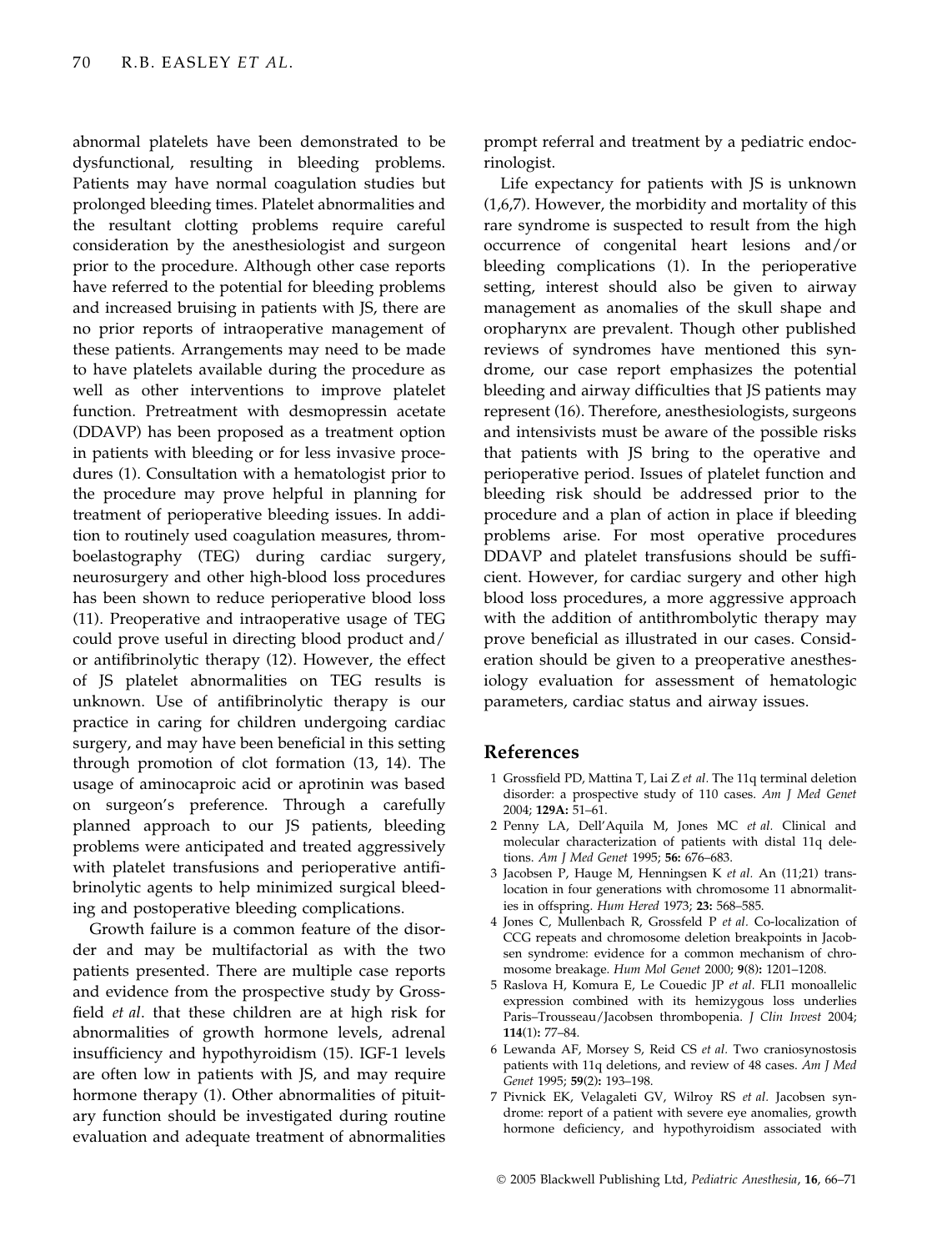deletion 11 (q23q25) and review of 52 cases. J Med Genet 1996; 33(9): 772–778.

- 8 Nargozian C. The airway in patients with craniofacial abnormalities. Pediatr Anesth 2004; 14(1): 53–59.
- 9 Takita K, Kobayashi S, Kozu M et al. Successes and failures with the laryngeal mask airway (LMA) in patients with Treacher Collins syndrome – a case series. Can J Anaesth 2003; 50(9): 969–970.
- 10 Meng L, Quinlan JJ, Sullivan E. The anesthetic management of a patient with Cohen syndrome. Anesth Analg 2004; 99(3): 697– 698.
- 11 Williams GD, Bratton SL, Riley EC et al. Coagulation tests during cardiopulmonary bypass correlate with blood loss in children undergoing cardiac surgery. J Cardiothorac Vasc Anesth 1999; 13(4): 398–404.
- 12 Shore-Lesserson L, Manspeizer HE, DePerio M et al. Thromboelastography-guided transfusion algorithm reduces trans-

fusions in complex cardiac surgery. Anesth Analg 1999; 88(2): 312–319.

- 13 Chauhan S, Kumar BA, Rao BH et al. Efficacy of aprotinin, epsilon aminocaproic acid, or combination in cyanotic heart disease. Ann Thorac Surg 2000; 70(4): 1308–1312.
- 14 Rao BH, Saxena N, Chauhan S et al. Epsilon aminocaproic acid in paediatric cardiac surgery to reduce postoperative blood loss. Indian J Med Res 2000; 111: 57–61.
- 15 Haghi M, Dewan A, Jones KL et al. Endocrine abnormalities in patients with Jacobsen (11q-) syndrome. Am J Med Genet 2004; 129A: 62–63.
- 16 Butler MG, Hayes BG, Hathaway MM et al. Specific genetic diseases at risk for sedation/anesthesia complications. Anesth Analg 2000; 91(4): 837–855.

Accepted 15 December 2004